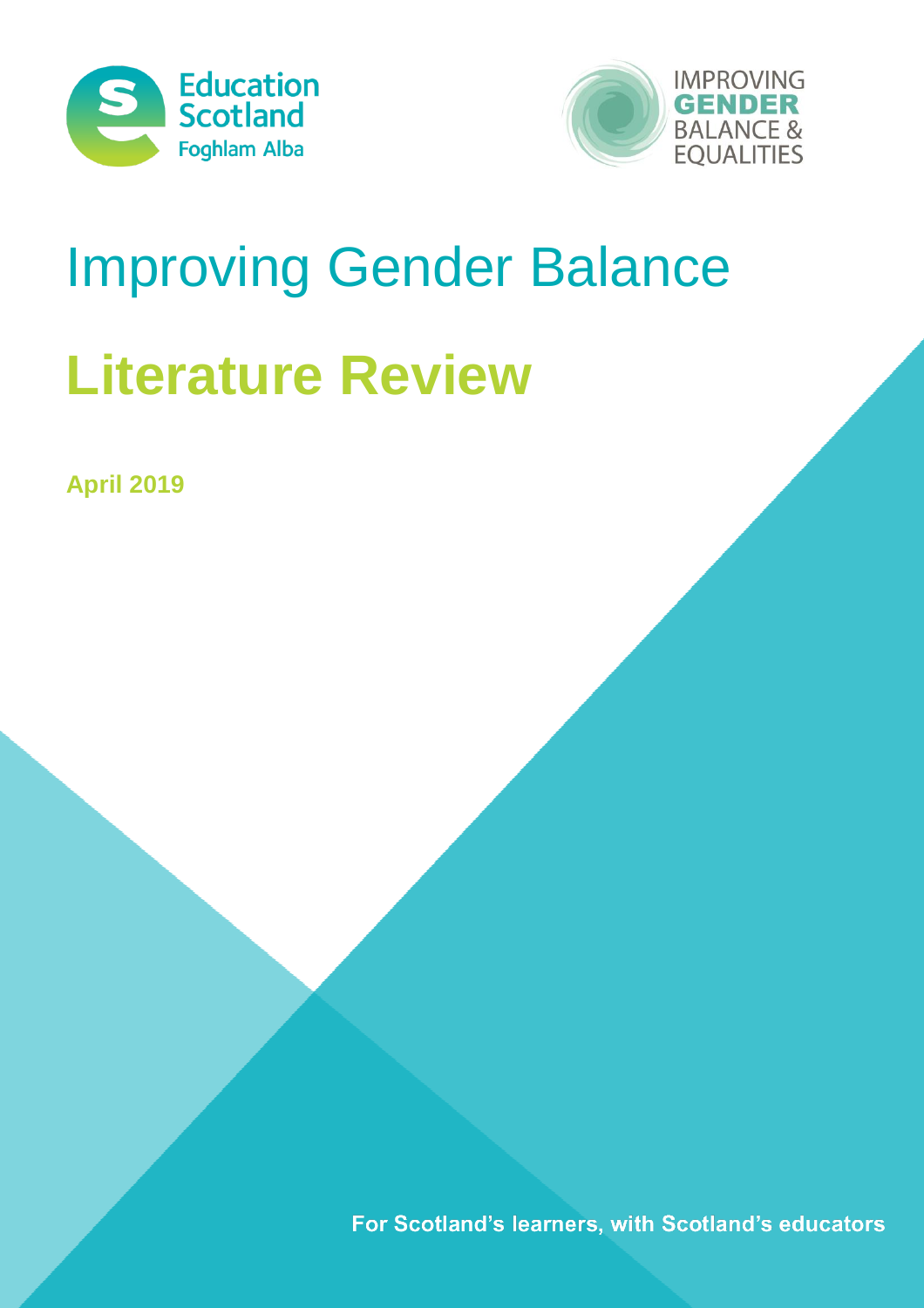### **Overview**

The Improving Gender Balance and Equalities programme is a research-informed programme. The aim of this literature review is to provide an overview of relevant theory and research in this area, with points for professional discussion and ideas for practice. To ensure the original authors' voices are reflected as accurately as possible, paraphrasing has been kept to a minimum. This review focuses on three areas: 1) evidence of sex differences in education; 2) the influence of gender stereotypes and unconscious bias; 3) implications for practice.

### Summary of key points from the literature

- 1. There is no inherent difference between genders which should limit a young person's interests, capabilities or ambitions.
- 2. Gender stereotypes and unconscious bias have an impact in early learning and childcare centres (ELCs), primary and secondary classrooms through multiple mechanisms. Schools are one of the social contexts in which gender appropriate behaviour is defined and constructed.
- 3. Practitioners may have differing expectations of boys and girls. It can be either boys or girls who are disadvantaged by these expectations.
- 4. Understanding *implicit* gender stereotypes is important.
- 5. Identifying and addressing gender stereotypes in early years, primary and secondary school classrooms can help reduce a range of gender imbalances.
- 6. Changing gender stereotype beliefs, attitudes and behaviours will require continued comprehensive messages of gender balance through multiple varied approaches.
- 7. Focusing only on a single approach (e.g. one-off role models) will not result in a sustained change to children's or young people's beliefs, attitudes or behaviours.

Note that while the terms sex and gender are often used interchangeably, they mean different things. That is, sex refers to biological differences between males and females (and is the context in which sex or gender differences are commonly reported), while gender refers to the characteristics commonly associated with being male or female.

### 1. Evidence of sex differences in education

There is no inherent difference between genders which should limit a young person's interests, capabilities or ambitions.

While the concept of gender differences dominates public discourse, there is compelling research evidence in favour of the gender similarities hypothesis (Hyde, 2005); that is, that males and females are more similar than different in cognitive, psychological and educational domains (Zell et al, 2015). In a review of 46 meta-analyses (method of aggregating research findings from a number of studies examining the same research question), it was found that gender differences vary considerably depending on context and age. Where gender differences were found, many were not educationally significant: 30% were trivial and 48% were small (Hyde, 2005). That is, 78% of the effects for psychological gender differences were small or near zero. An essential implication of these findings is that the overlap of distributions for males and females is substantial for most outcomes. That is, there is more variation among males and more variation among females than there are differences between them. Hyde concludes that overinflated claims of gender differences carry substantial costs.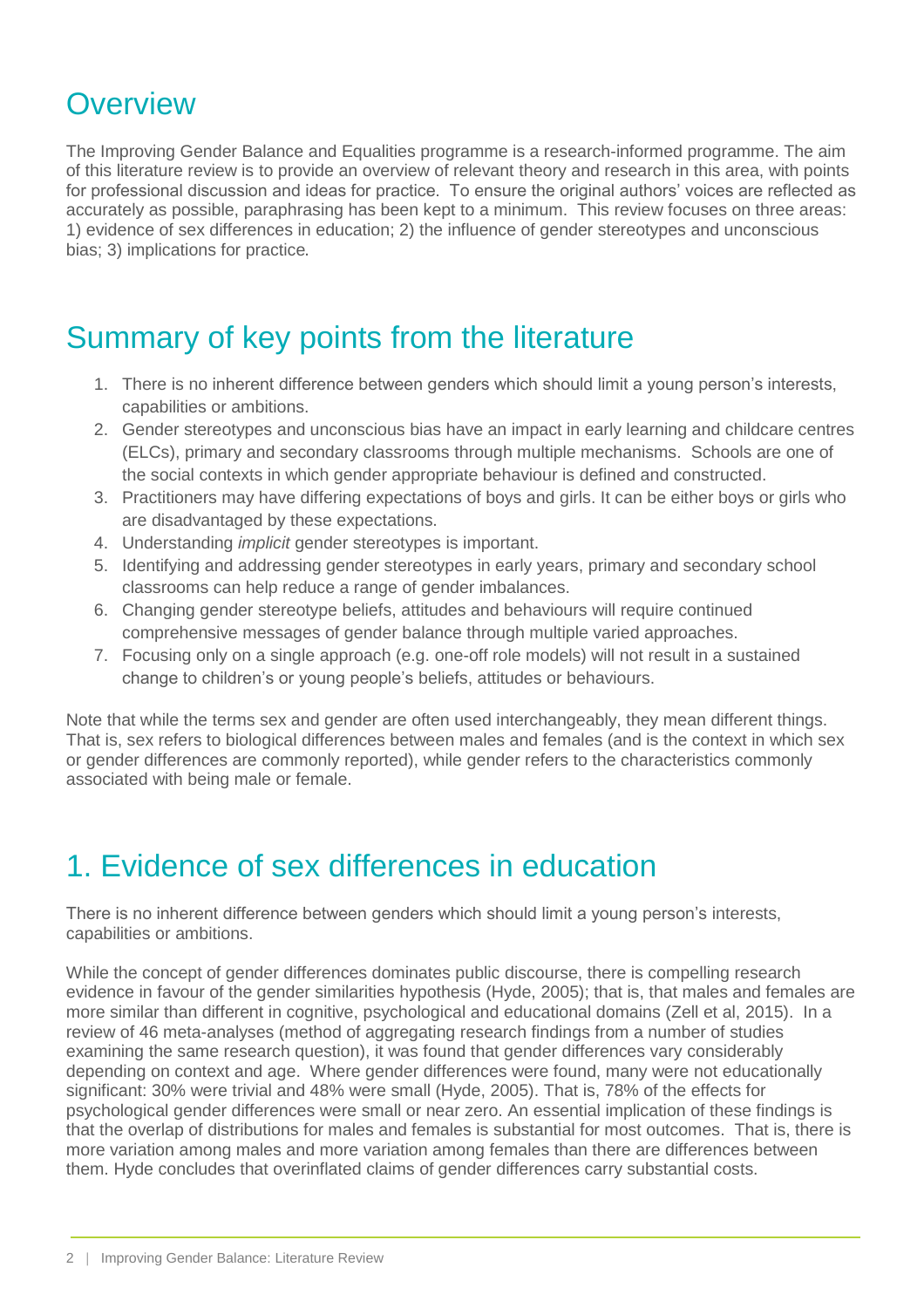Indeed, researchers argue that evidence citing gender differences has limited relevance for understanding the interests, capabilities or ambitions of individual children and adolescents; many females excel in male dominated areas while many males excel in female dominated areas (Miller and Halpern, 2013). Well-designed curricula will allow children and adolescents to reach their individual potential. On the other hand, focusing on sex differences and socialising children according to their sex will restrict children and young people from realising their full potential (Hyde & Linn, 2006).

Where sex differences have been found in cognition and achievement, explanations have centred around cultural influences, gender stereotypes, hormonal influences, brain development and biopsychosocial interactions – that is, the interaction between biology and environment (Miller & Halpern, 2013). For example, of the research exploring cultural differences, it has been suggested that traditional boys' toy play (e.g. construction) may lead to the advantage often observed in boys' mental rotation. Of the research focusing on gender stereotypes, it has been suggested that stereotype threat<sup>1</sup> may lower girls' performance in maths.

### 2. Influence of gender stereotypes and unconscious bias

Gender stereotypes and unconscious bias can have an impact in early learning and childcare centres (ELCs), primary and secondary classrooms through multiple mechanisms. For example, students' implicit<sup>2</sup> and explicit gender bias can impact on self-perceptions of ability (Cvencek et al, 2011; Passolunghi et al, 2014) and cause dropout in, for example, maths intensive fields (Steffens et al, 2010). Furthermore, gender stereotypes can lead to stereotype threat, that is, gender stereotype salience<sup>3</sup> can have a detrimental effect on performance (Huguet et al, 2009; Miller & Halpern, 2013).

In terms of gender stereotype development, studies vary in their findings. For example, Passolunghi et al (2014) note that children's stereotypical beliefs from as early as 3 years of age may correspond to those held by adults (Martin & Ruble, 2010) but also that both boys and girls until 9 or 10 years of age often state that the members of their own gender group are the most talented in either maths or language (Heyman & Legare, 2004; Muzzatti & Agnoli, 2007). On the other hand, research by Bian et al, (2018) suggests that gender stereotypes are endorsed by, and influence the interests and activities of, children as young as 6.

Koneg et al (2018) report that stereotypes are both descriptive and prescriptive in nature. Gender stereotypes have descriptive components, which are beliefs about what men and women typically do. However, they also contain strong prescriptive components, or beliefs about what men and women should do.

To date, there is a considerable focus on the negative impact of gender stereotypes on girls, with less awareness of the research focused on boys. As Myhill & Jones (2006) note, teachers may have differing and inequitable expectations of boys and girls, though at different times and in different contexts, it can be either boys or girls who are disadvantaged by these expectations.

In this review, we have highlighted the negative impact of gender stereotypes and unconscious bias on boys and girls separately, as this distinction is frequently made in the literature. However, by splitting this review by sex, we do not wish to amplify differences between girls and boys. As mentioned above, in many ways, females and males are more similar than different.

 $\overline{a}$ <sup>1</sup> Stereotype threat: Belief that you will be evaluated based on a negative stereotype. For example, the awareness of being negatively stereotyped in maths could impair girls' maths performance.

<sup>&</sup>lt;sup>2</sup> Implicit bias: automatic cognition (i.e., spontaneous, impulsive, uncontrolled mental contents) and explicit bias: conscious beliefs (i.e., deliberate, controlled, rule-based mental contents), definitions taken from (Passolunghi et al, 2014).

<sup>3</sup> Gender stereotype salience: Gender stereotype is particularly noticeable/prominent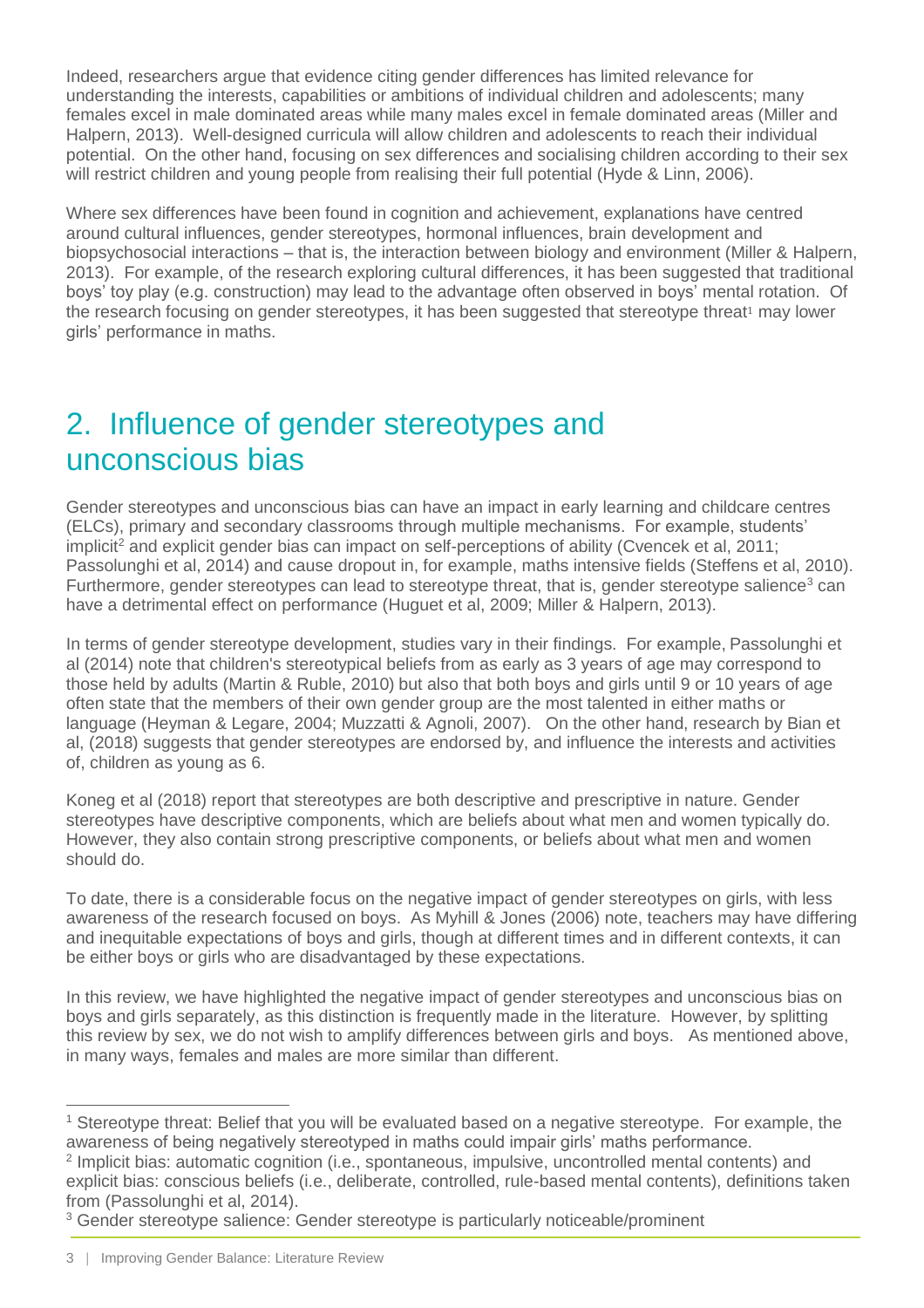#### **Negative impact on boys**

#### **Penalties for counter-stereotypical behaviour**

Koneg et al (2018) argue that the consequences for violating stereotypes appear to be especially harsh for boys, that boys tend to be bounded by stricter rules of gender conformity and are subject to stronger "gender policing" than girls. For example, even from a young age, parents give little latitude for boys' behaviours but encourage both feminine behavior as well as masculine occupations and interests for girls, even complaining that their daughters can be "too girly" (Kane, 2012). Boys who are "sissies" are often negatively perceived, whereas girls who are "tomboys" have both feminine and masculine interests and traits and therefore do not violate gender stereotypes as strongly (Martin, 1990, 1995; Martin & Dinella, 2012). This has been explained by stereotypical gender asymmetry (Chanturia et al, 2015), that is, gender stereotyping is less restrictive for female than male stereotypes.

#### **Academic engagement**

Kessel et al (2014) argue that the perception that displaying effort and engagement at school is feminine leads to a misfit between boys' gender identity and academic engagement in general. That is, boys' general lower academic engagement is related to their intention to demonstrate and verify their identity as masculine. Kessels argues that male students experience a fundamental conflict between putting effort into schoolwork or following rules at school and maintaining a cool and masculine image in front of their peers – so-called "laddish behaviour".

#### **Reading & writing**

McGeown & Warhurst (2019) report that sex differences in reading and writing attainment favouring girls are much larger and more consistent than any sex differences found in maths and science attainment (using data from national and international comparison studies). Therefore, while efforts to engage girls in STEM are important, attention needs to be paid to encouraging and developing boys' engagement and attainment in reading and writing, as much wider sex differences exist in these domains. Indeed, reading and writing are more "gendered" in girls' favour than maths and science are "gendered" towards boys. McGeown and colleagues argue that it is possible that the differences found between boys and girls in education potentially reflect differences in gender identity (i.e. the extent to which children identify with stereotypical masculine or feminine traits) rather than sex. In several studies (McGeown et al, 2012; 2013; 2019) they found that children's gender identity was a better predictor of motivation across different academic domains, than sex was. They concluded that focusing on children's gender identity removes the dichotomy associated with sex differences research and encourages researchers and practitioners to consider the similarities among, rather than solely the differences between, girls and boys.

#### **Negative impact on girls**

#### **Notions of brilliance**

Bian et al (2017) note that common stereotypes associate high-level intellectual ability (brilliance, genius, etc.) with men more than women. They argue that these stereotypes discourage women's pursuit of many prestigious careers; that is, women are underrepresented in fields whose members cherish brilliance (such as physics and philosophy). In this paper they illustrate that these stereotypes are endorsed by, and influence the interests of, children as young as 6. Specifically, 6-year-old girls are less likely than boys to believe that members of their gender are "really, really smart." Also at age 6, girls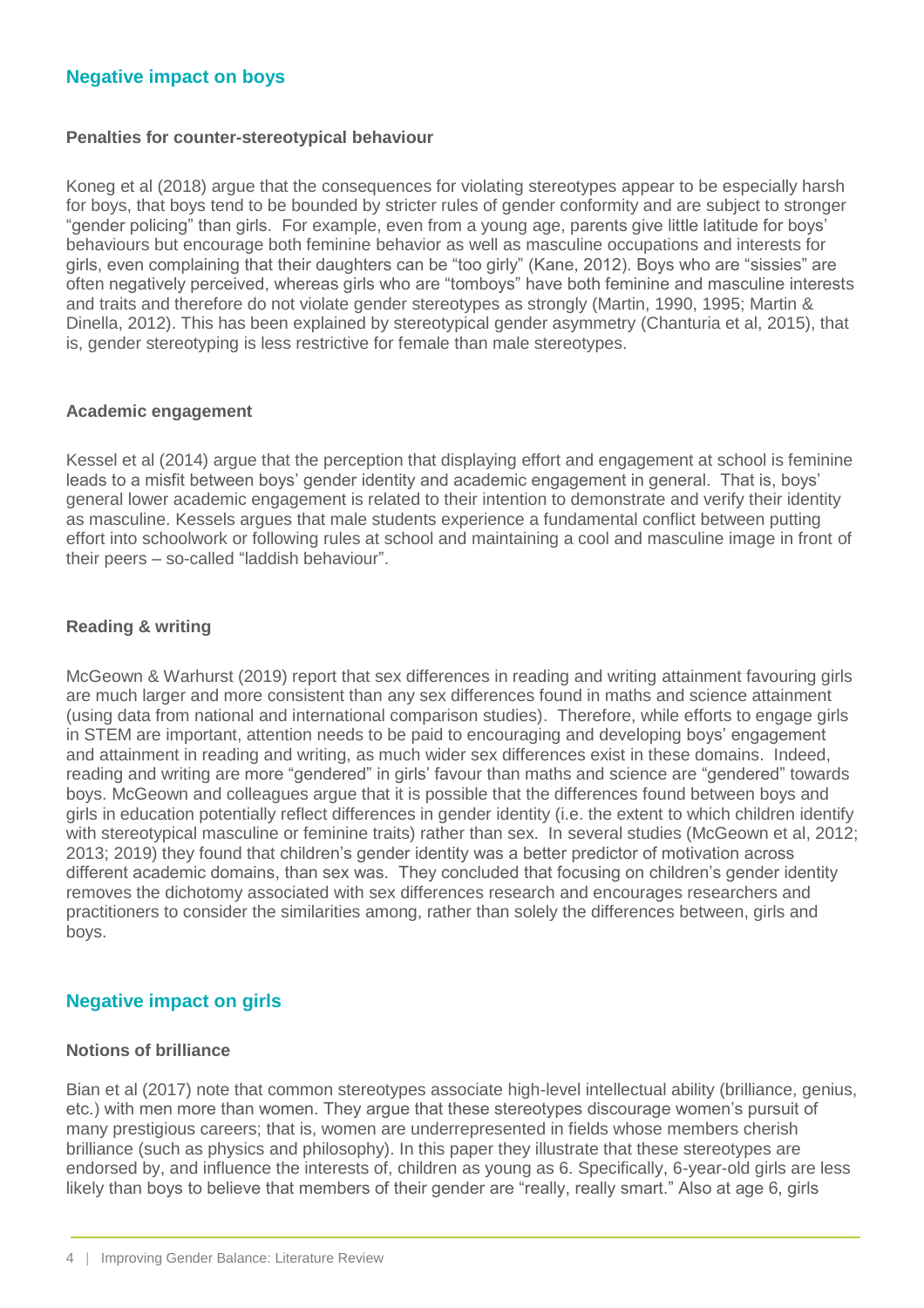begin to avoid activities said to be for children who are "really, really smart." These findings suggest that gendered notions of brilliance are acquired early and have an immediate effect on children's interests.

#### **Science**

Research suggests that children typically associate science with men (Miller et al, 2018). For example, Miller et al (2018) reported on a meta-analysis, spanning five decades of Draw-A-Scientist studies, examining U.S. children's gender-science stereotypes linking science with men. While children's depictions of scientists have become more gender diverse over time, children still associate science with men as they grow older. Interestingly however, boys drew male scientists more often than girls.

#### **Maths**

Passolunghi et al (2014) cite research suggesting that gender stereotypes that emphasise the idea that males are more competent in mathematics than females can greatly impact girls and women by impairing their maths performance (Spencer et al, 1999) and maths learning (Appel et al, 2011), and causing them to devalue their actual maths ability while also placing less value on maths success (Eccles, 2011). For example, in a study with adults (Spencer et al, 1999), gender differences in performance could be eliminated when stereotype threat was lowered (i.e., the test was described as not producing gender differences). When the test was described as producing gender differences, stereotype threat was high, and women performed substantially worse than equally qualified men did.

A more recent study carried out with young adolescents (Huguet et al, 2009), found stereotype threat had a negative impact on girls' maths performance even when they denied the negative gender stereotype. This suggests that schoolgirls' explicit beliefs cannot be taken as sufficient evidence for deciding whether the struggle against stereotype threat is needed or not. Indeed, Steffens et al (2010) found that implicit maths-gender stereotypes could already be detected among 9-year-old girls and that adolescent girls showed stronger implicit gender stereotypes than adolescent boys, who, on average, did not reveal implicit gender-stereotypic associations.

Examining implicit gender stereotypes is important as children and adolescents often disavow mathsgender stereotypes when asked directly (Ambady et al, 2001; Hyde et al, 1990; Muzzatti & Agnoli, 2007), and young children may reveal ingroup bias instead, stating that their own gender is more successful in maths (Heyman & Legare, 2004; Muzzatti & Agnoli, 2007). Therefore, understanding *implicit* gender stereotypes is important.

However, it is important to note that focusing on gender stereotypes alone may not be all that is needed to redress sex differences in education. For example, in their detailed review of the literature with adults, Stoet & Geary (2012) argue that although stereotype threat may affect some women, the existing state of knowledge does not support the current level of enthusiasm for this as a mechanism underlying the gender gap (in mathematics). They argue that too much weight on the stereotype explanation may hamper implementation of effective interventions aimed at redressing sex differences in maths attainment.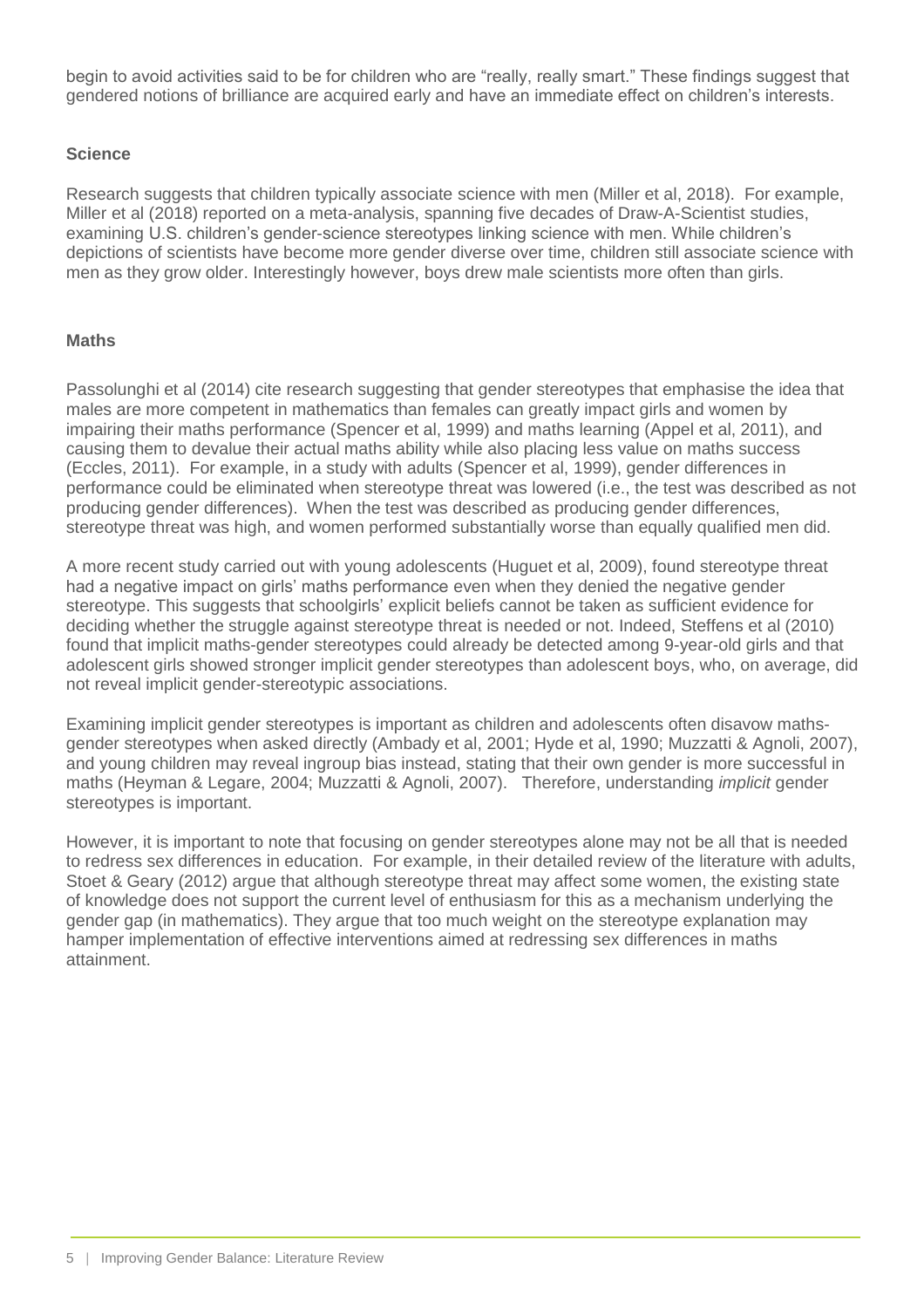## 3. Implications for practice

Identifying and addressing gender stereotypes in early years, primary and secondary school classrooms can help reduce a range of gender imbalances.

Schools are one of the social contexts in which gender appropriate behaviour is defined and constructed. Researchers have argued that schools can either reproduce the dominant gender ideology of the wider society or be a potential site for developing non-traditional gender identities (Myhill and Jones, 2006). Shamai (1994) also argued that school is an important arena where values are contested; the absence of school interventions focusing on challenging gender stereotypes means that dominant values will preside. Gender stereotypes will always constitute restrictions on individual possibilities and potentials.

Teachers are important agents in combating gender-stereotyped ways of thinking and genderstereotyped education choices (Gullberg et al, 2017). Therefore, teachers should feel empowered to educate and teach in a way that focuses on the individual and his/her competence development (Kollmayer et al, 2018). Miller and Halpern (2013) note research to suggest that stereotype threat effects may emerge as early as pre-school, therefore work needs to begin in early years settings.

In terms of interventions to challenge and undermine gender stereotypes, changing gender stereotype beliefs, attitudes and behaviours will require continued comprehensive messages of gender equality through multiple varied approaches. Focusing only on a single approach (e.g. one-off role models) will not result in a sustained change to children's or young people's beliefs, attitudes or behaviours. Ultimately the school learning environments needs to be as unbiased as possible (Smith & Hung, 2008).

To date, researchers have tested a variety of approaches, with varying levels of success. These approaches could be broadly categorised as:

- 1. Raising awareness of implicit and explicit stereotypes among teachers and students (Brinkman et al, 2011; Kollmayer et al, 2018; Shamai, 1994; Zhao et al, 2018)
- 2. Providing children with opportunities to develop skills and achieve success in gender stereotyped domains (Master et al, 2017; Sullivan et al, 2016)
- 3. Making the learning environment as unbiased as possible (e.g. removing posters, texts etc which encourage gender stereotypes, Smith & Huang, 2008) and ensuring school resources and materials espouse gender equality (Finsterwald & Ziegler, 2007)
- 4. Consistently using gender fair language in the classroom (Vervecken & Hannover, 2015)

Summarised below are details of some of the specific research under each area.

#### **Raising awareness of implicit and explicit stereotypes among teachers and students**

#### **Critically reflect on one's own gendered assumptions and engage in professional learning/dialogue about gender differences**

The basic assumptions we make about a child or young person, often unconsciously, will affect our interactions with them (Johansson, 2011). A positive view on heterogeneity should become a pivotal educational goal for teachers (Kollmayer et al, 2018), that is, developing inclusive teaching practice that genuinely supports and develops all students as individuals, regardless of their gender.

Arnot & Gubb (2001) conclude that schools tend to recognise and comply with gender difference rather than identifying ways in which it could be reduced or removed. In Warrington and Younger's (1996) study, few of the teachers acknowledged that they treated boys and girls differently, but their attitudes to gender and behaviour revealed that they view girls as working harder, having better motivation, being more cooperative in the classroom and being better organised about homework.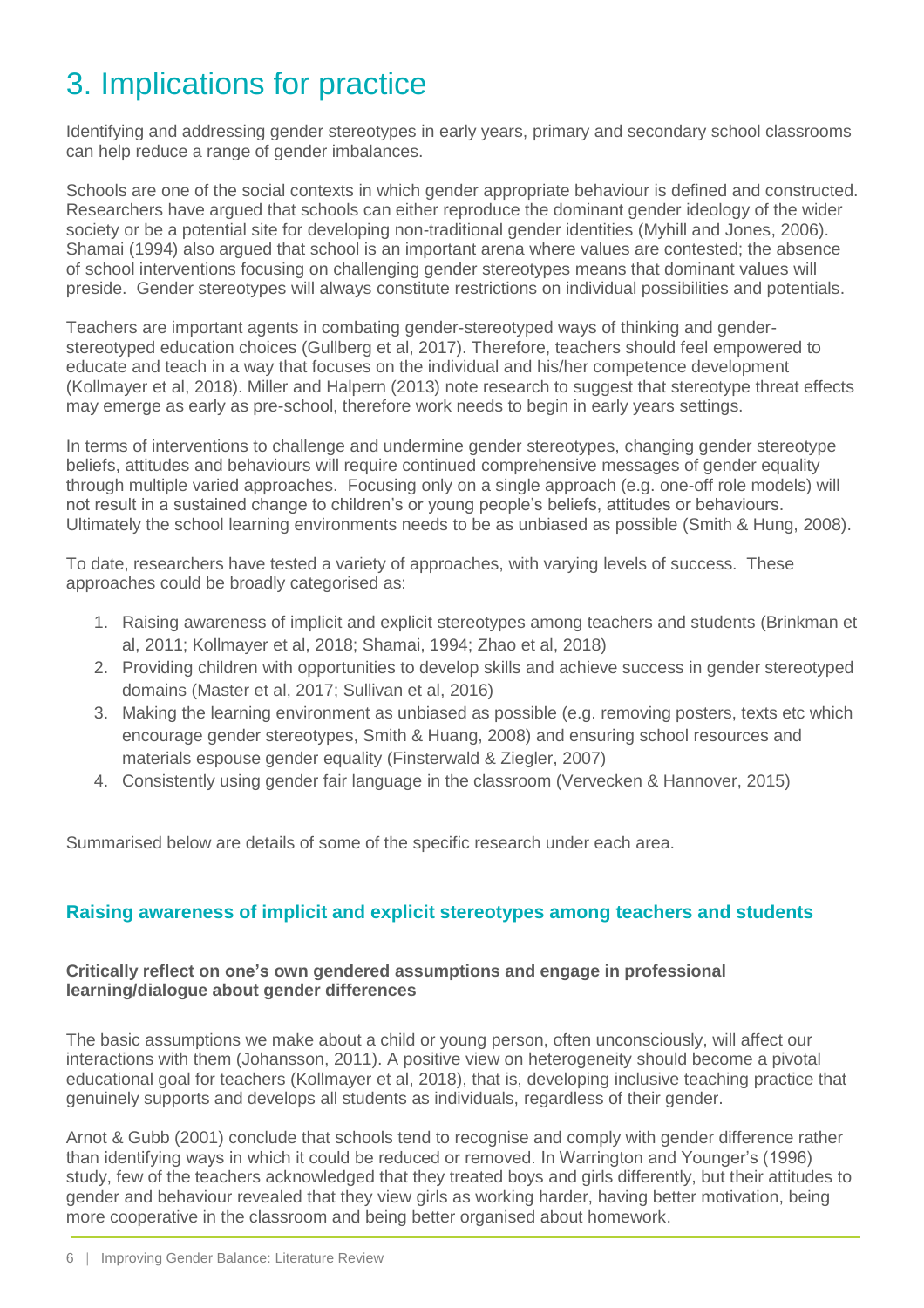Kollmayer (2018) notes that gender-stereotyped expectations play a central role in the perpetuation of gender differences, as they determine the behaviour of important others (e.g. parents, peers, teachers) and thus lead to vicious cycles in the development of children's gender-stereotyped motivation and performance. There is robust evidence that in addition to teachers' attitudes, their instructional practices influence gender differences (Lüftenegger et al, 2012).

In research with education students training to be teachers, Schober & Finsterwald (2016) surveyed 244 education students who had not yet taught in schools, asking them about their attributions of girls' and boys' success and failure in mathematics. For girls, the education students attributed success in mathematics primarily to effort, and failure in mathematics mainly to a lack of talent. For boys, they showed the opposite attribution pattern. These attributions could lead girls and boys to receive different kinds of feedback in the classroom, which could have different motivational consequences.

Teachers' beliefs about a subject and about a child's inclinations to develop knowledge in that subject area have an impact on whether the child's learning will be stimulated, challenged or inhibited (Andersson 2012).

#### **Use stories to challenge gender stereotypes**

Storybooks are an excellent way for children to learn about the world, learn about gender stereotypes and potentially breakdown these stereotypes. For example, Abad and Pruden (2013) note that exposure to gender atypical characters and behaviours in story books can impact children's immediate and future play behaviour. Furthermore, it can challenge children's stereotypes about gender appropriate occupations, activities and aspirations. However, these messages need to be given clearly and consistently. For example, some children tend to misremember/distort gender atypical information to make it consistent with gender stereotypes (particularly those with strongly held stereotype beliefs). Furthermore, research suggests that girls are more responsive to these approaches (e.g. more likely to change behaviours/beliefs as a result of gender atypical storybook). To date, research in this area has typically only examined immediate impact; there is currently a lack of long-term studies.

#### **Providing children with opportunities to develop skills and achieve success in gender stereotyped domains**

#### **Ensure children's early play experiences are broad**

Researchers suggest that engagement with gender stereotypical toys can lead to long term higher levels of gender stereotypical behaviour, for both boys and girls (Cohen et al 2016). For example, in a review by Dinella & Weisgram (2018) gender typed trends apparent in children's toy interests were found to potentially narrow their early play experiences. The resulting gender-typed play patterns and repeated exposure to gender stereotypes raise concerns that gender-typed toy play during children's formative years results in gender differentiation in children's skills and abilities.

#### **Ensure children have opportunities to engage in diverse activities**

In an example focusing on girls and robotics, Master et al, (2017) report on an intervention that targeted girls' interest and self-efficacy (confidence) in computer science and engineering. They tested whether providing 6-year-old girls and boys with a brief experience in programming robots can affect girls' immediate interest and self-efficacy in computer science and engineering. They found that first-grade children held stereotypes that boys were better than girls at robotics. They experimentally tested whether positive experience with programming robots would lead to greater interest and self-efficacy among girls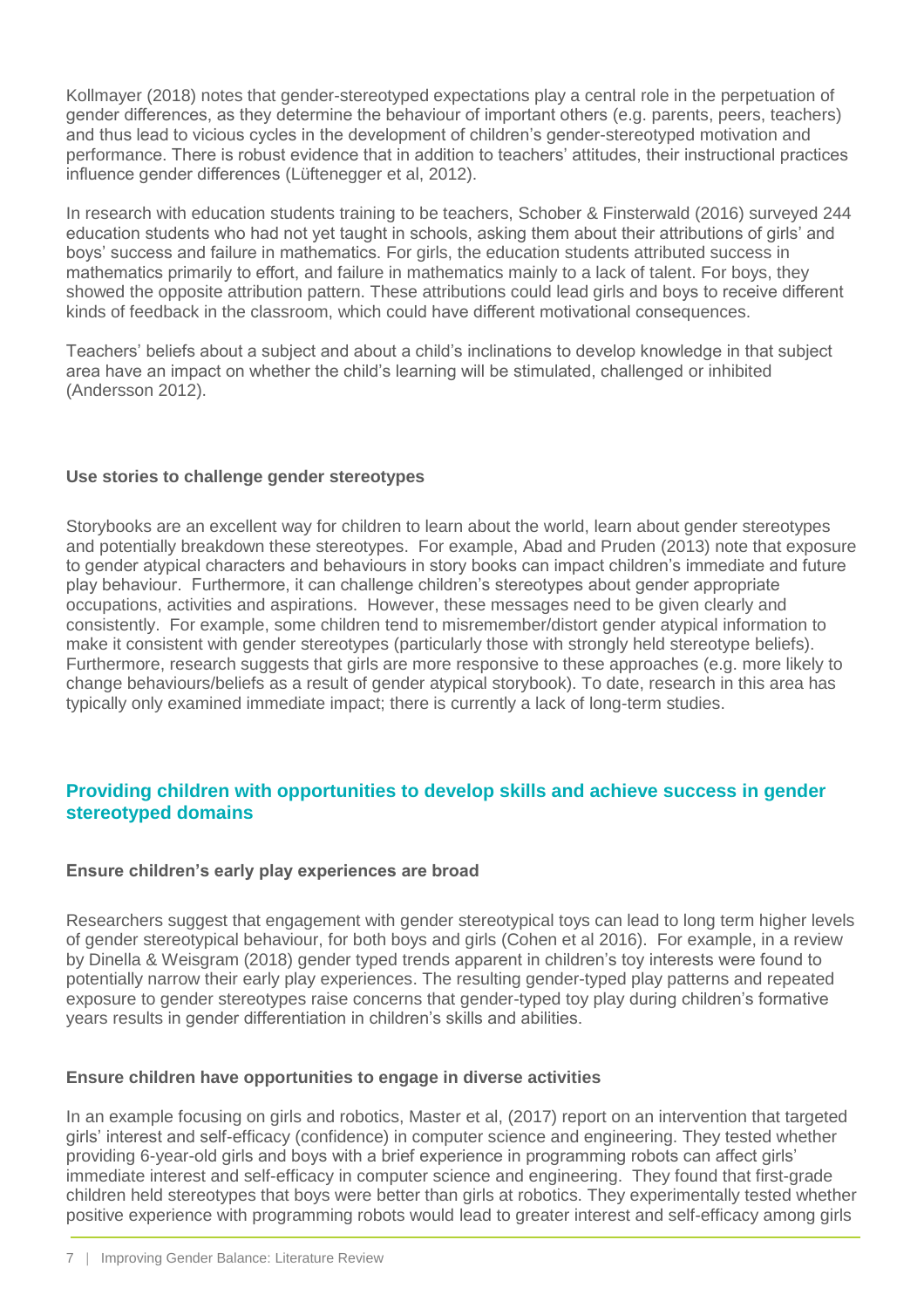despite these stereotypes. Children were randomly assigned either to a treatment group that was given experience in programming a robot using a smartphone or to control groups (no activity or other activity). Girls given programming experience reported higher technology interest and self-efficacy compared with girls without this experience and did not exhibit a significant gender gap relative to boys' interest and self-efficacy.

#### **Making the learning environment as unbiased as possible and ensuring school resources and materials espouse gender equality**

#### **Look critically at textbooks and encourage children to critically reflect on them as well**

School textbooks often implicitly communicate gender stereotypes in their pictures or text. In an analysis of 28 textbooks for primary school children, Finsterwald & Ziegler (2007) focused on the pictures within textbooks, examining approximately 300 pictures depicting more than 800 people. They found that adult female characters are represented less frequently than adult male characters. Moreover, men were represented at their job more often than women, whereas women were represented in a family/household context and during leisure time more often than men. In terms of child characters, girls were depicted as more submissive than boys. The authors argued that teaching materials not only support students' learning, but they can also convey socially shared cultural knowledge, such as stereotypes, especially when teachers use them without reflecting on the stereotypes. Textbooks challenging gender stereotypes, or teachers encouraging students to critically reflect on gender stereotypes present within textbooks is important.

#### **Audit environment for projection of gender stereotypes**

Master et al (2016) describe two studies where a computer science classroom that did not project current computer science stereotypes caused girls to express more interest in taking computer science than a classroom that made these stereotypes salient. Therefore, providing children with an educational environment that does not fit current stereotypes could increase their interest in non-traditional courses.

#### **Consistently using gender fair language in the classroom**

#### **Use gender fair language and teach children and young people to challenge peers' sexist remarks**

In a study by Lamb et al (2009), children aged 5–10 years were taught to challenge peers' sexist remarks. In this study they either practiced using retorts to peers' sexist remarks (practice condition) or heard stories about others' retorts (narrative condition). Before the intervention, children rarely challenged peers' sexist remarks. However, after the intervention, children were significantly more likely to challenge sexist remarks in the practice than narrative condition. At a later follow up, these intervention effects had become more widespread, but primarily among girls.

More recently, Vervecken & Hannover (2015) have argued that gender cues in language (e.g. fireman rather than firefighter; air hostess rather than flight attendant) influence children's and adults' perceptions. They propose that linguistic interventions (i.e. use of gender fair language), can impact on children's self-efficacy toward stereotypical occupations.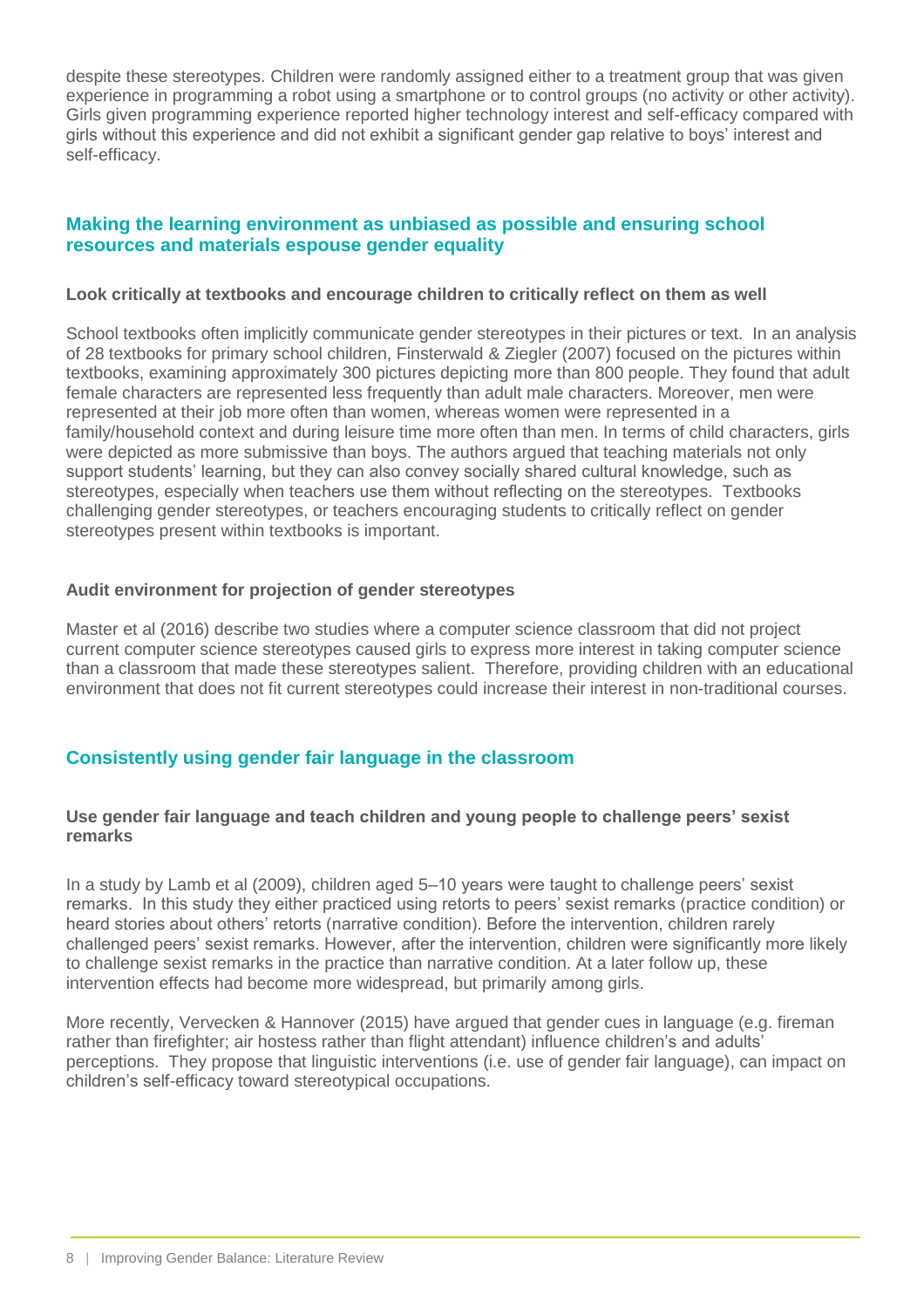## **Conclusion**

As summarised by Coyne et al (2016), there is nothing inherently wrong with behaving in a gendered manner, but stereotypical male or female behaviour may potentially be problematic if children and young people believe that their opportunities in life are limited because of preconceived notions regarding gender.

The previous section aimed to give general points for consideration, and implications for professionals working within early years, primary and secondary school settings. However, while the literature reports numerous approaches to challenging gender stereotypes, these research studies have typically been small scale, often focusing on individual interventions and rarely examining long term changes to gender stereotype beliefs, attitudes or behaviours. A rigorous research informed approach is necessary to better understand the messages, resources, activities and contexts which are conducive to challenging gender stereotypes and creating long term change.

Education Scotland's Improving Gender Balance and Equalities (IGBE) team are working with early learning, primary and secondary settings to explore and establish ELC/school interventions to address unconscious bias and tackle stereotypes with the aim of making education inclusive and accessible for all, regardless of gender.

This programme is building on the successful three-year pilot project that was supported by Education Scotland in partnership with Skills Development Scotland and the Institute of Physics. The pilot project found that sustained whole school/setting approaches are effective ways of addressing a wide range of gender imbalances.

A range of practical resources developed to support practitioners can be found at: [www.bit.ly/NIHIGB](http://www.bit.ly/NIHIGB).

### **Acknowledgements**

We would like to thank Dr Sarah McGeown, Moray House School of Education and Sport, University of Edinburgh, for identifying the research underpinning this literature review and for her contribution to writing the review.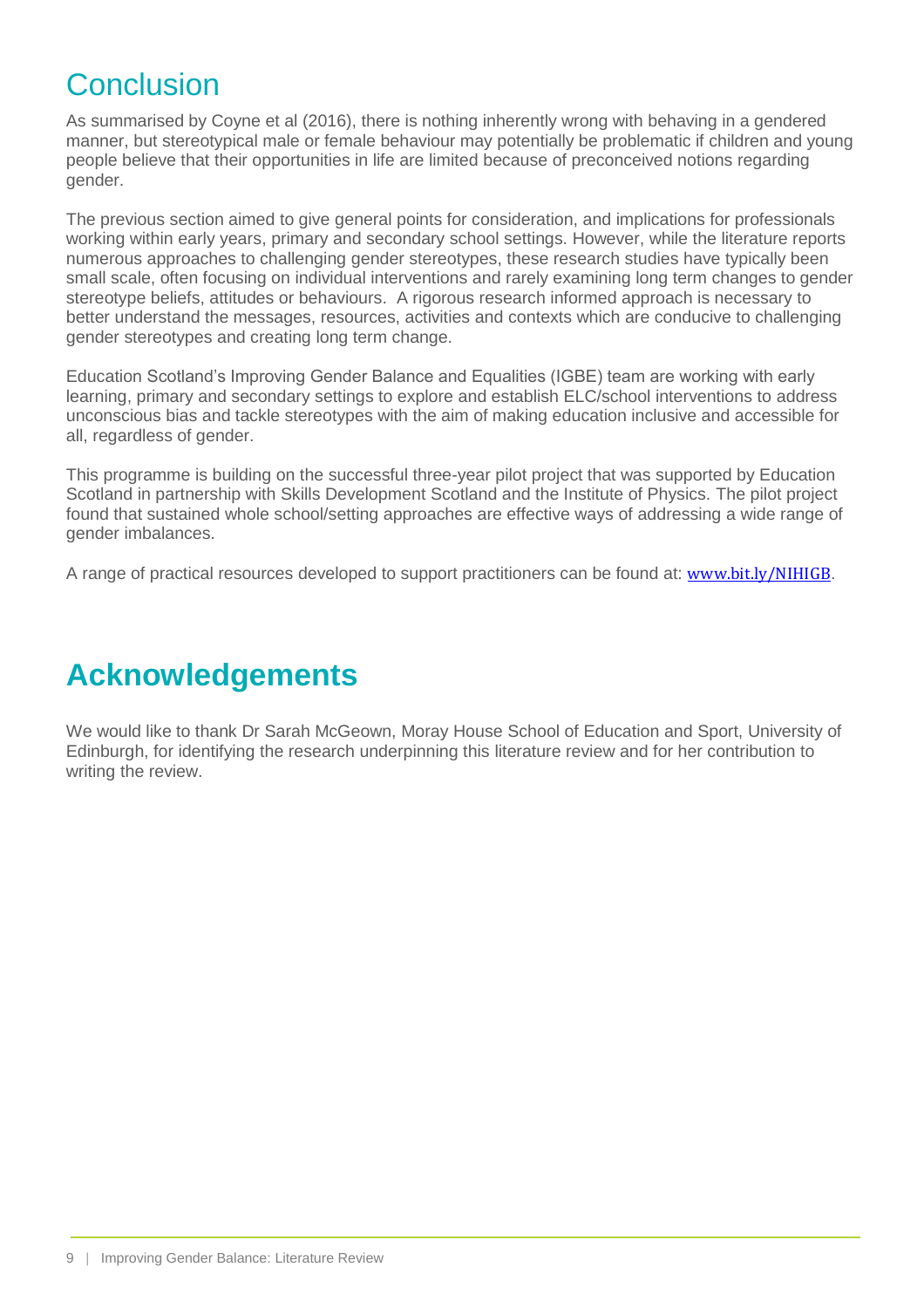### **References**

Abad, C. & Pruden, S. (2013) Do storybooks really break children's gender stereotypes? *Frontiers in Psychology* 4, 986

Andersson, K. (2012) "It's Funny that We Don't See the Similarities when that's what we're aiming for" Visualizing and Challenging Teachers' Stereotypes of Gender and Science *Research in Science Education* 42,281–302

Appel, M., Kronberger, N. & Aronson, J. (2011) Stereotype threat impairs ability building: Effects on test preparation among women in science and technology *European Journal of Social Psychology* 41, 904– 913

Bian, L., Leslie, S-J. & Cimpian, A. (2017) Gender stereotypes about intellectual ability emerge early and influence children's interests *Science* 355, 389–391

Brinkman, B. & Jedinak, A. (2011) Teaching Children Fairness: Decreasing Gender Prejudice Among Children *Analyses of Social Issues and Public Policy* 11(1), 61–81

Siyanova-Chanturia, A., Warren, P., Pesciarelli, F. & Cacciari, C. (2015) Gender stereotypes across the ages: On-line processing in school-age children, young and older adults *Frontiers in Psychology* 6, 1388

Coyne, S., Linder, J., Rasmussen, E., Nelson,D. & Birkbeck V. (2016) Pretty as a Princess: Longitudinal Effects of Engagement With Disney Princesses on Gender Stereotypes, Body Esteem, and Prosocial Behavior in Children *Child Development*, 87(6), 1909–1925

Cvencek, D., Meltzoff, A. & Greenwald, A. (2011) Math–Gender Stereotypes in Elementary School Children *Child Development*, 82(3), 766–779

Dinella, L. & Weisgram, E. (2018) Gender-Typing of Children's Toys: Causes, Consequences, and Correlates *Sex Roles* 79, 253–259

Flerx, V., Fidler, D. & Rogers, R. (1976) Sex Role Stereotypes: Developmental Aspects and Early Intervention *Child Development*, 47(4), 998–1007

Forbes, C. & Schmader, T. (2010) Retraining Attitudes and Stereotypes to Affect Motivation and Cognitive Capacity Under Stereotype Threat *Journal of Personality and Social Psychology* 99(5), 740– 754

Good, C., Aronson, J. & Inzlicht, M. (2003) Improving adolescents' standardized test performance: An intervention to reduce the effects of stereotype threat *Applied Developmental Psychology* 24, 645–662

Gullberg, A., Andersson, K., Danielsson, A., Scantlebury, K. & Hussénius, A. (2018) Pre-Service Teachers' Views of the Child—Reproducing or Challenging Gender Stereotypes in Science in Preschool *Research in Science Education* 48, 691–715

Huguet, P. & Régner, I. (2009) Counter-stereotypic beliefs in math do not protect school girls from stereotype threat *Journal of Experimental Social Psychology* 45, 1024–1027

Hyde, J. (2005) The Gender Similarities Hypothesis *American Psychologist* 60(6), 581–592

Hyde, J. (2014) Gender Similarities and Differences, *Annual Review of Psychology* 65,373–98

Hyde, J. (2016) Sex and cognition: gender and cognitive functions *Current Opinion in Neurobiology* 38, 53–56

Hyde, J. & Linn, M. (2006) Gender Similarities in Mathematics and Science *Science* 314, 27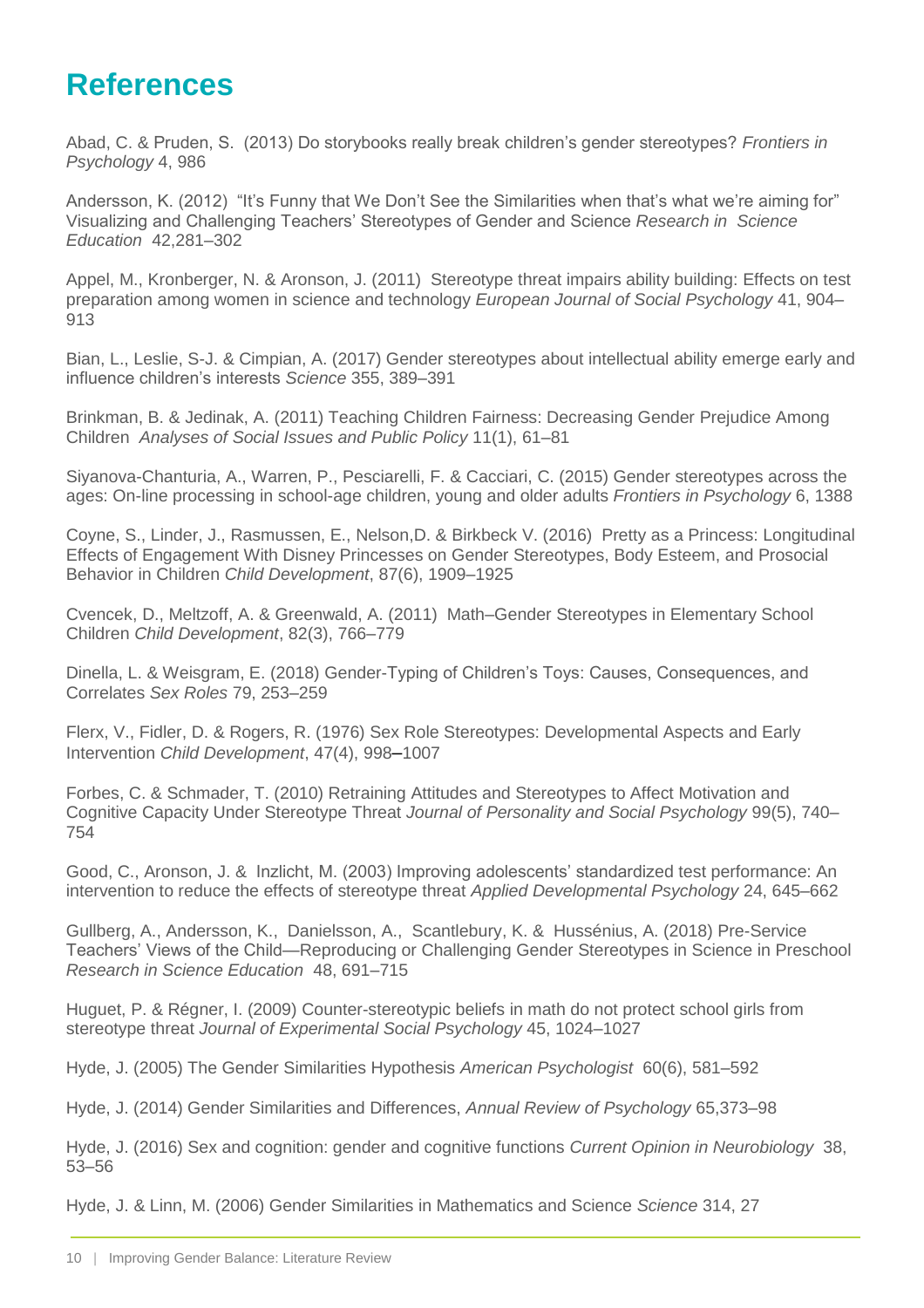Hyde, J., Lindberg, S., Linn, M., Ellis, A. & Williams, C. (2008) Gender Similarities Characterize Math Performance *Science* 321(5888), 494-495

Johns, M., Schmader, T. & Martens, A. (2005) Knowing Is Half the Battle: Teaching Stereotype Threat as a Means of Improving Women's Math Performance *Psychological Science* 16(3)

Kessels, U., Heyder, A., Latsch, M. & Hannover, B. (2014) How gender differences in academic engagement relate to students' gender identity, *Educational Research*, 56(2), 220–229,

Kollmayer, M., Schober, B. & Spiel, C. (2018) Gender stereotypes in education: Development, consequences, and interventions, *European Journal of Developmental Psychology*, 15(4), 361–377

Koenig, A. (2018) Comparing Prescriptive and Descriptive Gender Stereotypes About Children, Adults, and the Elderly *Frontiers in Psychology* 9(1086)

Kurtz-Costes, B., Copping, K., Rowley, S. & Kinlaw, R. (2014) Gender and age differences in awareness and endorsement of gender stereotypes about academic abilities *European Journal of Psychology of Education* 29,603–618

Lamb, L., Bigler, R., Liben, L. & Green, V. (2009) Teaching Children to Confront Peers*'* Sexist Remarks: Implications for Theories of Gender Development and Educational Practice *Sex Roles* 61,361–382

Master, A., Cheryan, S. & Meltzoff, A. (2016) Computing Whether She Belongs: Stereotypes Undermine Girls' Interest and Sense of Belonging in Computer Science *Journal of Educational Psychology* 108(3), 424–437

Master, A., Cheryan, S., Moscatelli, A. & Meltzoff, A. (2017) Programming experience promotes higher STEM motivation among first-grade girls *Journal of Experimental Child Psychology* 160, 92–106

McGeown, S. (2012) Sex or gender identity? Understanding children's reading choices and motivation *Journal of Research in Reading,* 00( 00), 1–12

McGeown, S. & Warhurst, A. (2019) Sex differences in education: Exploring children's gender identity *Educational Psychology*

McGeown, S., Goodwin, H., Henderson, N. & Wright, P. (2012) Gender differences in reading motivation: Does sex or gender identity provide a better account? *Journal of Research in Reading, 35*(3), 328–336.

Miller, D. & Halpern, D. (2014) The new science of cognitive sex differences *Trends in Cognitive Sciences*, 18(1)

Miller, D.I., Nolla, K.M., Eagly, A.H. & Uttal, D.H. (2018) The Development of Children's Gender-Science Stereotypes: A Meta-analysis of 5 Decades of U.S. Draw-A-Scientist Studies *Child Development*,  $00(0)$ , 1–13

Myhill, D. & Susan Jones, S. (2006) 'She doesn't shout at no girls': pupils' perceptions of gender equity in the classroom, *Cambridge Journal of Education*, 36(1), 99–113,

Passolunghi, M.C., Ferreira, T.I.R. & Tomasetto, C. (2014) Math–gender stereotypes and math-related beliefs in childhood and early adolescence, *Learning and Individual Differences* 34, 70–76

Pickering, S &, Repacholi, B. (2001) Modifying children's gender-typed musical instrument preferences: The effects of gender and age *Sex Roles;* 45, 9–10

Ralfe, E. (2009) Policy: powerful or pointless? An exploration of the role of critical literacy in challenging and changing gender stereotypes, *Language Learning Journal,* 37(3), 305–321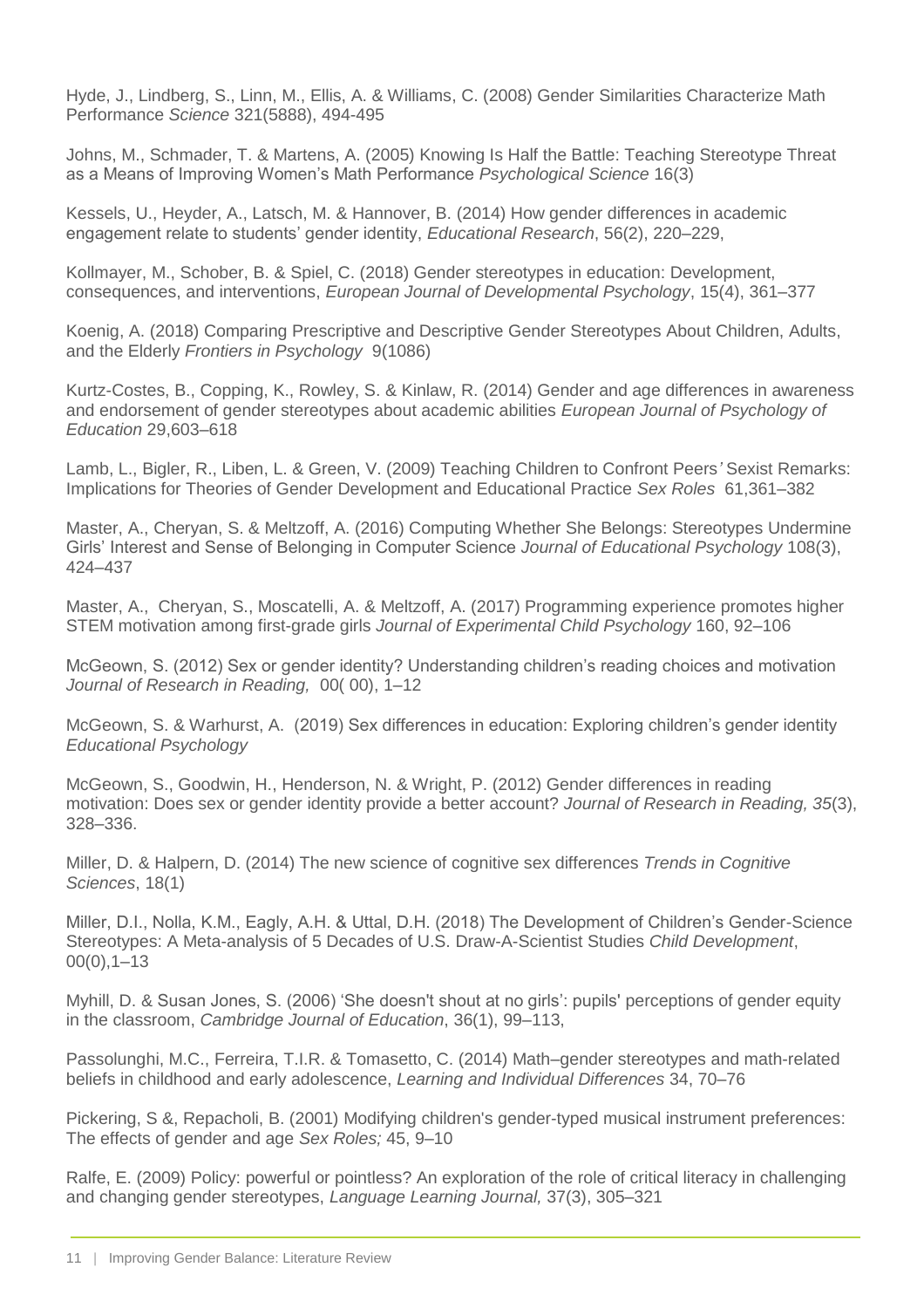Reynolds, M.R., Scheiber, C., Hajovsky, D.B., Schwartz, B. & Kaufman, A.S. (2015) Gender Differences in Academic Achievement: Is Writing an Exception to the Gender Similarities Hypothesis? *The Journal of Genetic Psychology* 176(4), 211–234

Rosenthal, H. E. S. & Crisp, R.J. (2006) Reducing Stereotype Threat by Blurring Intergroup Boundaries, *Personality and Social Psychology Bulletin,* 32(4), 501–511

Shamai, S. (1994) Possibilities and Limitations of a Gender Stereotypes Intervention Program *Adolescence*, 29(115), 665

Smith, C. S. & Hung, L.-C. (2008) Stereotype threat: effects on education *Social Psychology of Education* 11, 243–257

Spencer, S.J., Steele, C. M. & Quinn, D.M. (1999) Stereotype Threat and Women's Math Performance *Journal of Experimental Social Psychology* 35, 4–28

Steffens, M.C., Jelenec, P. & Noack, P. (2010) On the Leaky Math Pipeline: Comparing Implicit Math-Gender Stereotypes and Math Withdrawal in Female and Male Children and Adolescents *Journal of Educational Psychology* 102(4), 947–963

Stout, J.G., Dasgupta, N., Hunsinger, M. & McManus, M.A. (2011) STEMing the Tide: Using Ingroup Experts to Inoculate Women's Self-Concept in Science, Technology, Engineering, and Mathematics (STEM) *Journal of Personality and Social Psychology* 100(2), 255–270

Sullivan, A. & Bers, M. U. (2016). Girls, boys, and bots: Gender differences in young children's performance on robotics and programming tasks. *Journal of Information Technology Education: Innovations in Practice, 15,* 145–165

Vervecken, D. & Hannover, B. (2015) Yes I Can! Effects of Gender Fair Job Descriptions on Children's Perceptions of Job Status, Job Difficulty, and Vocational Self-Efficacy *Social Psychology* 46(2), 76–92

Weger, U.W., Hooper, N., Meier, B.P. & Hopthrow, T. (2012) Mindful maths: Reducing the impact of stereotype threat through a mindfulness exercise *Consciousness and Cognition* 21, 471–475

Zell, E., Krizan, Z. & Teeter, S.R. (2015) Evaluating Gender Similarities and Differences Using Metasynthesis *American Psychologist* 70(1), 10–20

Zhao, F., Zhang, Y., Alterman, V., Zhang, B. & Yu, G. (2018) Can Math-Gender Stereotypes Be Reduced? A Theory-Based Intervention Program with Adolescent Girls *Current Opinion in Psychology* 37,612–624